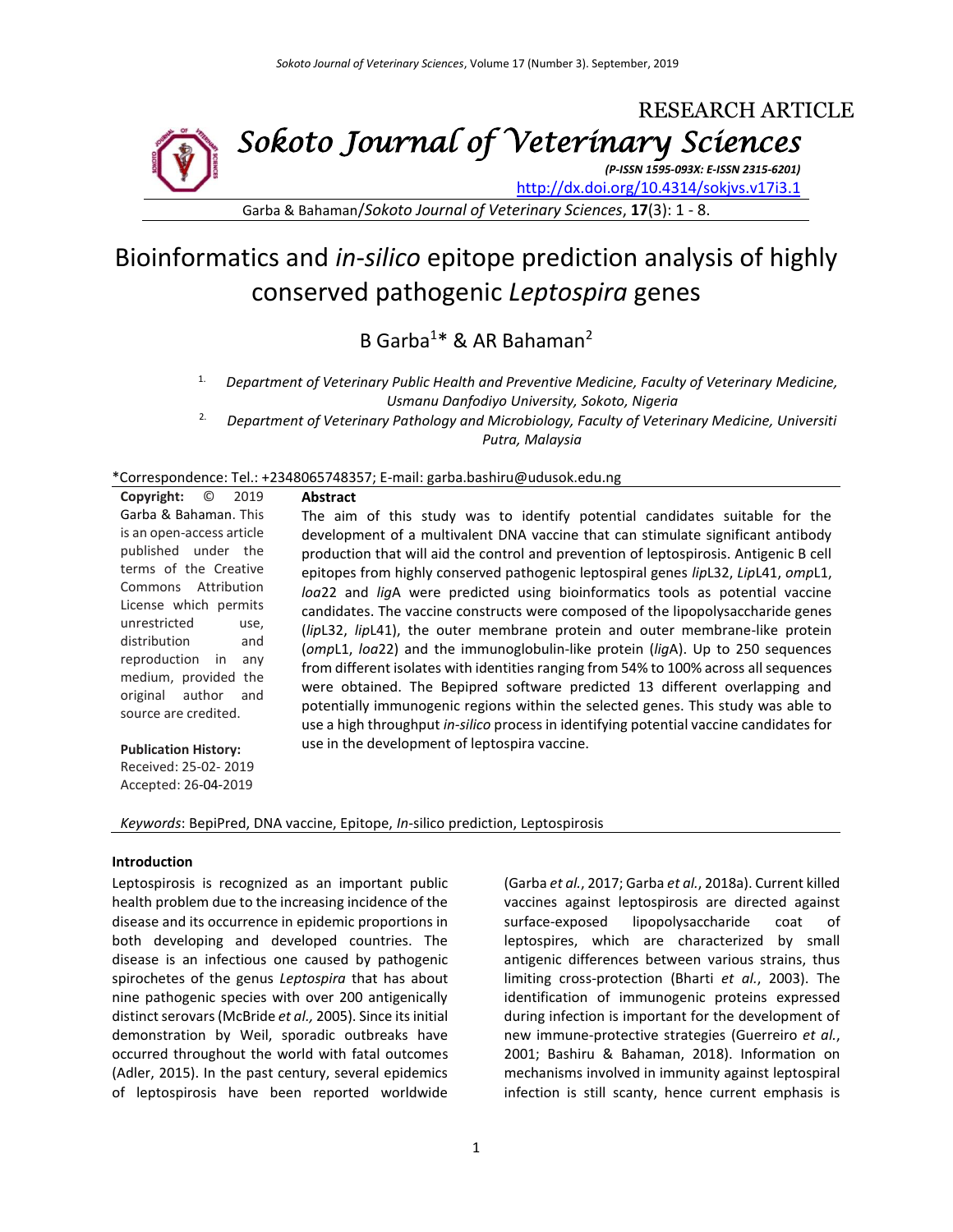placed on discovering cross-species protective antigens that can ensure long-lasting protection from multi-species *Leptospira* infection (Zhao *et al.*, 2012; Garba *et al.*, 2018b). Experimental epitope-based vaccines represent an alternative strategy for the development of an effective leptospiral vaccine with heterologous protection against a wide range of serovars. The potential advantages, however, are increasing safety level, ability to rationally engineer epitopes for increased potency as well as focusing immune response on conserved epitopes (Sette & Fikes, 2003; Garba, *et al.*, 2018b). Hence, the objective of this study was to determine the antigenicity of predicted B cell epitope from highly conserved leptospiral genes (*lip*L32, *lip*L41, *omp*L1, *loa*22 and *lig*A). This is because humoral‐mediated immunity had been shown to be essential and capable of conferring protection against pathogenic infection in humans, dogs and pigs (Fraga *et al*., 2011).

## **Materials and Methods**

## *Retrieval of the nucleotide sequence*

The complete amino acid sequences of genes *lip*L32 (*L. interrogans* serovar Icterohaemorrhagiae), *lip*L41 and OmpL1 (*L. interrogans* serovar Lai), *loa*22 (*L. interrogans* serovar Grippotyphosa) and *lig*A (*Leptospira kirschneri* serovar Grippotyphosa) were retrieved from the UniProt knowledgebase (UniprotKB) NCBI data base using the following search parameters and filters;

- Data base: UniProtKB/Swiss-Prot- nonredundant protein sequences (nr)DBSOURCE: UniProtKB: locus Q72SM7\_LEPIC, accession Q72SM7
- Max E-value: 1e-1

The search was conducted in all five (5) genes under the entry UniProtKB/TrEMBLNCBI and protein accession numbers for each was retrieved (Q72SM7; AAP04735; AAT48511; AAT48493; AGH20068). All the sequences were analyzed on BLAST using UniProtKB BLASTP, Matrix: Blossum 62 and threshold 10.

#### *Multiple sequence alignment*

The retrieved protein sequences were subjected to Multiple Sequence Alignment with Multiple Sequence Comparison by Log-Expectation (MUSCLE). Muscle uses two distance measures: a *k* mer distance for unaligned sequence pairs and a Kimura distance for aligned pairs (Edgar, 2004). Excess sequences were trimmed and consensus sequences for all five genes were generated from each data set after removing sequences with gaps or ambiguities.

#### *Phylogenetic analysis*

Neighbour-Joining trees were constructed with 2000 bootstrap value using MEGA6 software (Tamura *et al.,* 2013). The amino acid poissons correction model with complete deletion of gaps was used. The selected 2000 bootstrap replication is to estimate the reliability of the phylogenetic tree by giving an accurate representation of the historical branching order of the sequences. The purpose of the molecular phylogenetic tree was to estimate the relationships among the species represented by the sequences and to understand the relationships among the sequences themselves regardless of the host species.

#### *Physicochemical parameters*

The amino acid composition, molecular weight, instability index, aliphatic index and grand average of hydropathicity of the protein sequences were analyzed using the ProtParam tool (Gasteiger *et al.,*  2003). The Swiss-Prot/TrEMBL accession number for each of the protein sequence was inputed and the search was done for the entire sequence based on default settings.

## *Linear B cell epitope prediction*

Computational analysis of the consensus sequences of the identified genes to map potential B-cell epitopes was done using the IEDB Bepipred 1.0 prediction server for the prediction of the location of linear B cell epitopes based on a combination of hidden Markov model and a propensity scale method (Larsen *et al.,* 2006). Based on the physicochemical properties of the sequences analyzed, the IEDB BepiPred software program (Jespersen *et al.,* 2017) was used to predict B-cell epitopes. VaxiJen v2.0, a server for the identification of immunogenic antigens for use in the development of subunit vaccines was used for the determination of highly antigenic proteins (Doytchinova & Flower, 2007).

## *Analysis of variability or conservation of epitopes*

The IEDB conservancy analysis tool was used to scrutinize the selected epitopes. The tool is capable of analysing the conservancy or variability of epitopes within a given set of the protein sequence (Bui *et al.*, 2007). The analysis was done based on epitope linear sequence conservancy and the sequence identity threshold was set at default ( $\geq 100\%$ ).

## **Results**

The retrieved protein sequences analyzed with BLASTP tool in the NCBI database yielded 250 similar searches after adjusting the algorithm parameter for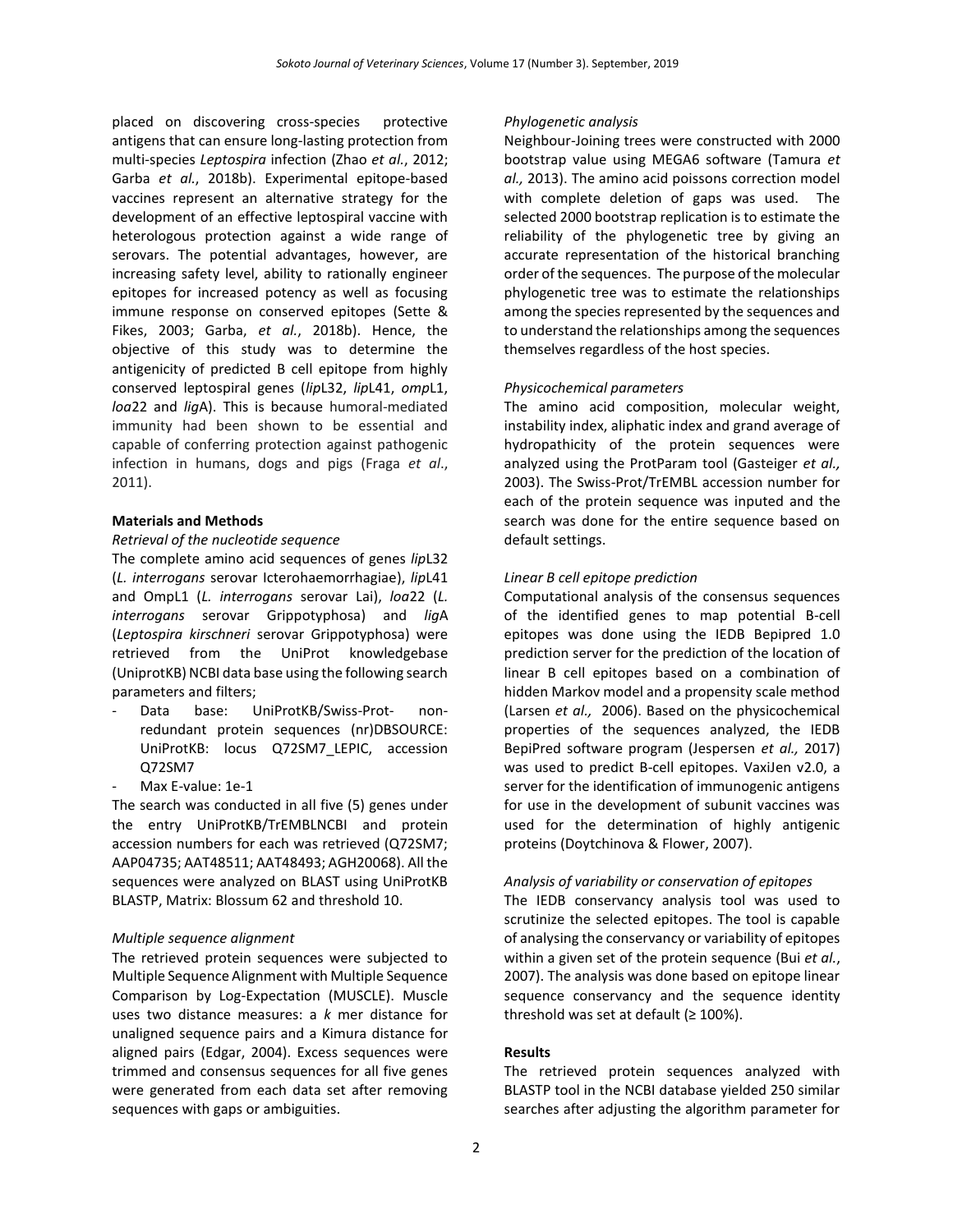searches up to 250 isolates identities ranging from 54% to 100% across all sequences. The selected genes and their accession numbers are: *lip*L32- Q72SM7; *lip*L41- AAT48511; *omp*L1- AAT48493; *loa*22- AGH20068 and, *lig*A- AAP04735. From the BLAST results, nine isolates (sequences) associated with human and animal infections were selected. These were *Leptospira interrogans, L. borgpetersenii, L. kirshneri, L. kmety, L. noguchi, L. santorasai, L. weilii, L. alstoni and L. alexanderii*. The sequences were aligned and a phylogenetic tree was constructed. From the resultant aligned results, consensus amino acid sequence was obtained based on the accession number of the selected proteins with LipL32 having 272 aa, LipL41 (355 aa), OmpL1 (320 aa), Loa22 (195 aa) and LigA (1224 aa).

Multiple sequence alignment by MUSCLE revealed the presence of *indels* (insertions-deletions polymorphism) across all gene sequences aligned although with very high similarity (Figure 1). The average percent amino acid identity in pairwise comparison was 0.0305 corresponding to 90% identity for *lip*L32. In other words, it indicates that the sequences are accurately aligned and could produce a reliable phylogenetic tree (Thompson *et al.,* 1999). There were mutations in *lig*A occurring either as deletions or insertions when compared with sequences from eight pathogenic *Leptospira* species in the NCBI data-base such that percentage identity ranged from 53-100%. Average percent amino acid identity in pairwise comparison was 0.3533. Duplicate sequences were detected using MEGA6 pairwise distance. Average percent amino acid identity in pairwise comparison for OmpL1 and Loa22 which both belong to the OMP family with 87-100% similarity across all pathogenic species considered in

this study was 0.5716 and 0.0511 corresponding to 80% and 92% respectively. Finally, LipL41 which is an outer membrane lipopolysaccharide had 0.0553 amino acid identity using pairwise comparison.

The phylogenetic analysis was conducted by using the *lip*L32 gene which is the most abundant gene among pathogenic *Leptospira* species and it is a conserved gene. The analysis on the selected sequences shows that they all belong to the pathogenic *Leptospira* group (*L. interrogans, weilii, borgpetersenii, santorasai, kmety, kirshneri* and *noguchii*). Evolutionary analyzes were conducted in MEGA6. The evolutionary history was inferred using the Neighbour-Joining method. The optimal tree with the sum of branch length = 0.09244552 is shown in Figure 2. The evolutionary distances were computed using the poisson correction method because the analysis was conducted using amino acid sequences and are in the units of the number of amino acid substitutions per site. The analysis involved 8 amino acid sequences. All positions containing gaps and missing data were eliminated. There were a total of 266 positions in the final data set. The ProtParam results represent the physicochemical properties of the proteins. LipL32 had 272 aa, LipL41 355 aa, OmpL1 320 aa, Loa22 195 aa and LigA 1224 aa as shown in Table 1. Since a protein with instability index lower than 40 is stable, only Loa22 was found to have instability index above 40. Similarly, Loa22 had a lower aliphatic index which represents the volume occupied by aliphatic side chains (alanine, valine, isoleucine and leucine) compared to the other genes. The result also shows that the proteins were highly immunogenic and stable.

The IEDB Bepipred predicted 13 different overlapping and potentially immunogenic regions



**Figure 1**: Multiple sequence alignment for N-terminal portion of LipL32 gene (haemolysis associated protein for *L. interrogans, L. borgpeeterseni, L. kirschneri, L. kmetyi, L. noguchi, L. santorasai and L. weilii*) showing high and low similarities between sequences aligned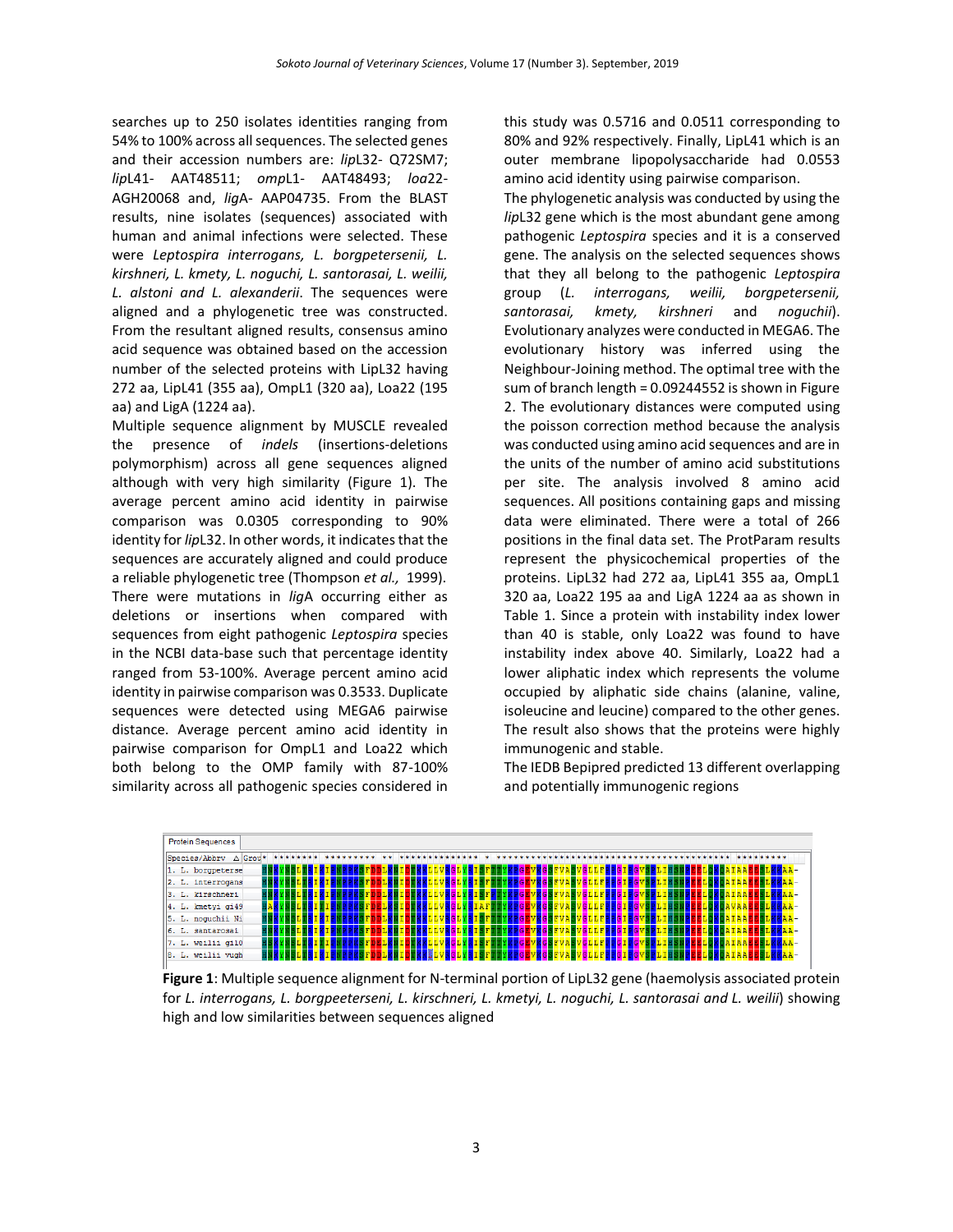within the LipL32, LipL41, OmpL1, Loa22 and LigA proteins respectively. BepiPred predicts the location of linear B-cell epitopes using a combination of a hidden Markov model and a propensity scale method. The residues with scores above the threshold (default 0.35-sensitivity and specificity are maximal in BepiPred) are predicted to be part of an epitope and coloured in yellow on the graph (where Y-axis depicts residue scores and X-axis residue positions in the sequence) as shown in Figures 3 and 4 for gene(s) *lip*L32 and *lip*L41 of pathogenic leptospira respectively. For each input sequence, the server returns a prediction score and annotation for every residue. The positions of the linear B-cell epitopes are predicted to be located at the residues with the highest scores. The predicted epitope was subjected to VaxiJen analysis which is an independent alignment approach for antigen prediction which is based on auto cross covariance (ACC) transformation of protein sequences into uniform vectors of principal amino acid properties. Predicted epitopes and their



**Figure 2**: Phylogenetic tree for LipL32 gene using a neighbour joining method based on amino acid sequences. The figure shows all amino acid residues having 100% match with the nine commonly isolated leptospires

**Table 1:** Physicochemical properties of protein sequences based on the ProtParam results

| Parameters            | Genes    |          |         |          |          |  |
|-----------------------|----------|----------|---------|----------|----------|--|
|                       | LipL32   | LipL41   | OmpL1   | Loa22    | LigA     |  |
| Molecular             |          |          |         |          |          |  |
| weight                | 29612.9  | 38939.7  | 33461.0 | 20884.5  | 124947.3 |  |
| <b>Theoretical Pi</b> | 6.34     | 6.01     | 8.91    | 8.56     | 6.26     |  |
| Instability Index     | 32.53    | 26.19    | 27.6    | 47.70    | 22.82    |  |
| Aliphatic Index       | 85.74    | 87.15    | 89.09   | 78.21    | 88.46    |  |
| Grand average         |          |          |         |          |          |  |
| of                    |          |          |         |          |          |  |
| hydropathicity        | $-0.257$ | $-0.244$ | 0.099   | $-0.430$ | $-0.109$ |  |
| Instability Index     | 32.53    | 26.19    | 27.6    | 47.70    | 22.82    |  |

#### scores are given in Table 2.

Bepipred prediction result identified 5 epitopes as antigenic for *lipL32* (Table 2). VaxiJen 2.0 further analyzed these and the two highly antigenic epitopes selected were YVKPGQAPDGLVDGNK at position 62- 77 and IAKAAKAKPVQKLDDDDDGDDTYKEERHNK at position 148-177 respectively. The two selected epitopes can be seen to have a larger score on the Yaxis (Figure 3) which is interpreted as the residues with the higher probability of being part of an epitope. Epitope conservancy analysis using the IEDB programme shows that YVKPGQAPDGLVDGNK (62- 77) had the higher identity score (87%) and IAKAAKAKPVQKLDDDDDGDDTYKEERHNK (148-177) hadh 75%.

LipL41 epitopes predicted by Bepipred yielded five antigenic epitopes with scores ranging from 0.8006 to 0.9825 (Table 2). The threshold for the antigen to be immunogenic according to VaxiJen server is 0.4; hence selected epitope were analyzed further by IEDB epitope conservancy analysis tool. The epitope prediction graph also shows the interaction of the predicted epitopes with surface membrane, which indicates their binding properties with the antigens of the bacterial organism (Figure 4).

Furthermore, epitope conservancy analysis indicated that PVFPKDKEGR, ATGKDVNTGNEPVSKPTG, KPYTECSTENKID are 87.5%, 50% and 62.5% common in *lip*L41 gene of all the pathogenic *Leptospira* isolates analyzed in this study (Table 2).

In this study, three epitopes were selected after BepiPred prediction and VaxiJen analysis. They represent the C-terminal portion of the gene. Epitope conservancy analysis shows that NASDSHG, GGIQGSTDFK and ASGEEGRGKAIS had 60% and 100%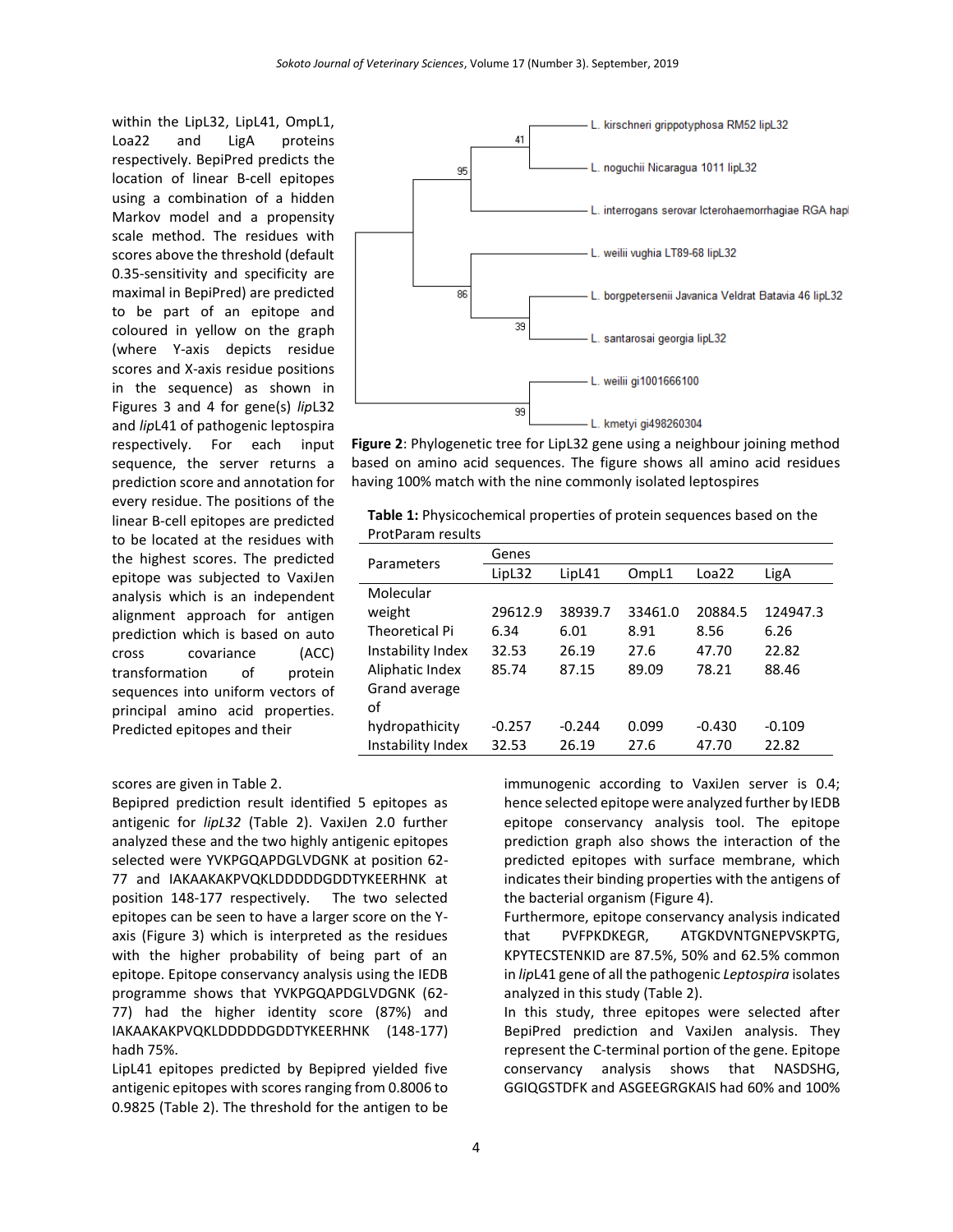minimum and maximum matches across the eight pathogenic *Leptospira* species used in this study.

OmpL1 and Loa22 are both an outer membrane and outer membrane-like proteins of Leptospira and they are transmembrane proteins expressed during natural infection with pathogenic leptospires. The combined B cell epitopes predicted by BepiPred and VaxiJen is given in Table 2. Epitope conservancy analysis shows that SDGTDPVTTR had 33.33% sequence match while AVGKTQSVGGATNLSPFPA and WSLNGSNNIKG had 47.37% and 33.33% protein sequence matches for OmpL1 gene while Loa22 epitopes

# AEKKEESAAPEPSAQEQSAAANRNVDVNSPEAIADS,

TDAIGPEQAEGAKK and GVGSSEPVSGLDAKDAKN had 22.22%, 55.56% and 11.11% equivalent to 55.56%, 93.33%, 88.89% minimum identity/protein sequence matches.

#### **Discussion**

Bioinformatics has given room for selecting potential epitopes without the risk involved in propagating the pathogen of interest (Bashiru & Bahaman, 2018). This technique represents a considerable advantage over conventional methods of vaccine production in addition to faster output and lower cost (Soria-Guerra *et al.*, 2015). The efficacy and safety of whole cell bacterins in preventing human and animal diseases has been reported in several countries (Martínez Sánchez *et al.*, 2000; McBride *et al.*, 2005; Chang *et al.*, 2007; Garba *et al.*, 2018b). Due to their inability to elicit long term immunity against different pathogenic serovars, efforts have shifted to search for subunit vaccine candidates that can provide heterologous protection (Zuerner *et al.*, 2000). Several outer membrane proteins and immunoglobulin-like proteins have been reported to provide protection against challenge with several *Leptospira* organisms (Lottersberger *et al.*, 2009). Many of the protections claimed are not clear cut, due to inappropriate statistical analysis, inadequate challenge dose and virulence of the challenge strain and number of animals used (Adler and Klaasen, 2015). These limitations observed by Adler were put into consideration during the design of this present study, which eventually led to the development of novel multi-epitope gene constructs.



**Figure 3**: Predicted B cell epitopes for gene LipL32 of pathogenic leptospira showing potentially antigenic epitopes (yellow peaks) above the threshold (red line) **Figure 3: Predicted B cell excell excellent** and  $\mathbf{r}$ 

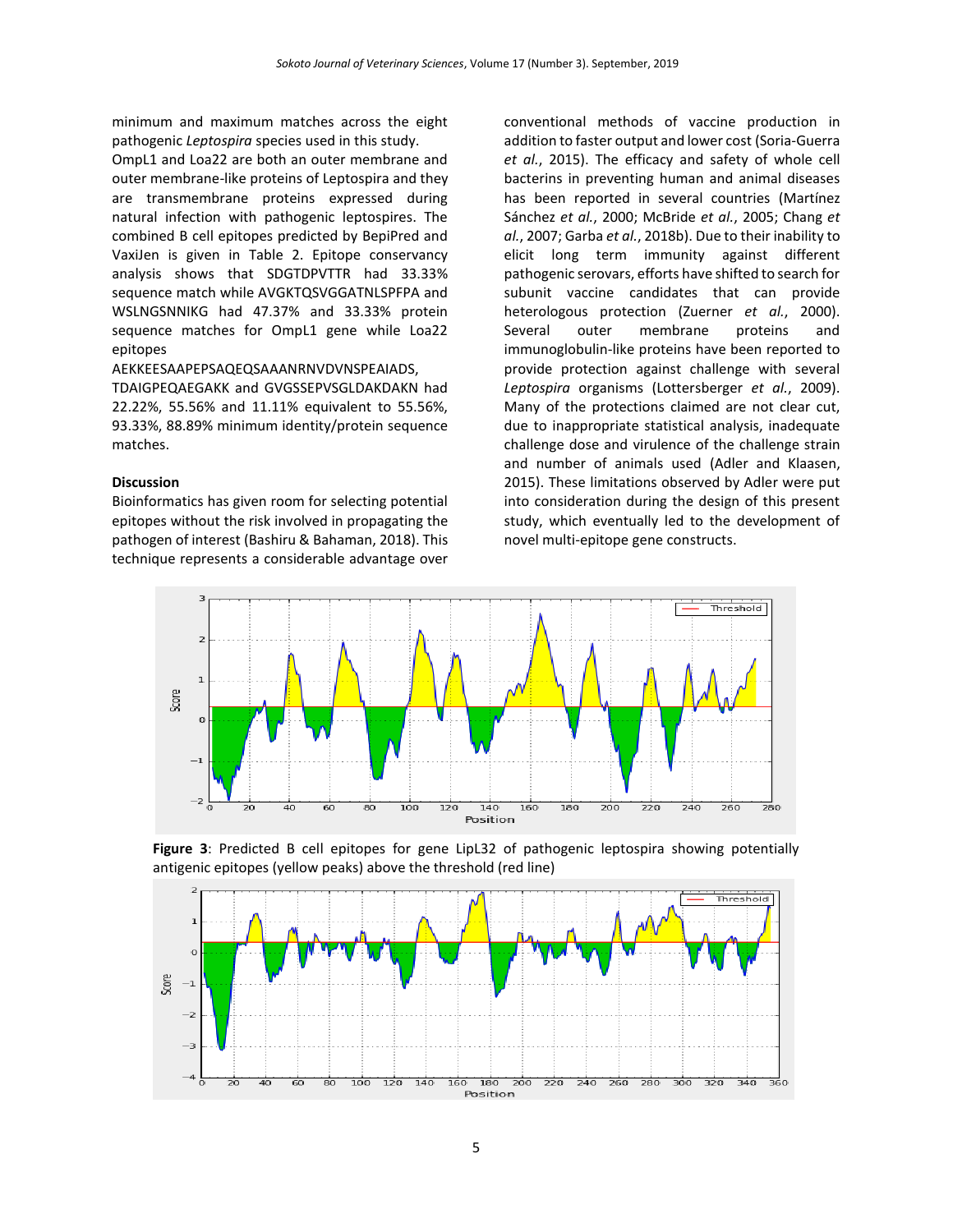**Figure 4**: Predicted B cell epitopes for gene LipL41 of pathogenic leptospira showing potentially antigenic epitopes (yellow peaks) above the threshold (red line)

|        | <b>TWATE.</b> BUDIT TO DI COICLOU ODILOPOS TI OITI LITO SCIOCLOU COITSCI VOU KOITOS. |                     |               |  |  |  |  |  |
|--------|--------------------------------------------------------------------------------------|---------------------|---------------|--|--|--|--|--|
| Genes  | Proteins/epitopes                                                                    | Amino acid position | VaxiJen score |  |  |  |  |  |
| lipL32 | YVKPGQAPDGLVDGNK                                                                     | 62-77               | 0.9096        |  |  |  |  |  |
|        | IAKAAKAKPVQKLDDDDDGDDTYKEERHNK                                                       | 148-177             | 1.2556        |  |  |  |  |  |
| lipL42 | ATGKDVNTGNEPVSKPTG                                                                   | 163-180             | 0.8006        |  |  |  |  |  |
|        | <b>VEAPEKS</b>                                                                       | 54-60               | 0.9825        |  |  |  |  |  |
|        | <b>PVFPKDKEGR</b>                                                                    | 29-38               | 0.9697        |  |  |  |  |  |
| ligA   | NASDSHG                                                                              | 365-371             | 2.4576        |  |  |  |  |  |
|        | <b>GGIQGSTDFK</b>                                                                    | 388-397             | 1.5995        |  |  |  |  |  |
|        | ASGEEGRGKAIS                                                                         | 725-736             | 2.5603        |  |  |  |  |  |
| Ompl1  | WSLNGSNNIKG                                                                          | 206-216             | 1.5026        |  |  |  |  |  |
|        | <b>SDGTDPVTTR</b>                                                                    | 234-243             | 1.2271        |  |  |  |  |  |
|        | AVGKTQSVGGATNLSPFPA                                                                  | 284-302             | 0.9276        |  |  |  |  |  |
| loa22  | AEKKEESAAPEPSAQEQSAAANRNVDVNSPEAIADS                                                 | 24-59               | 1.1122        |  |  |  |  |  |
|        | <b>HTDAIGPEQAEGAKK</b>                                                               | 119-133             | 1.2149        |  |  |  |  |  |
|        | GVGSSEPVSGLDAKDAKN                                                                   | 164-181             | 1.4977        |  |  |  |  |  |

**Table 2:** BepiPred predicted epitopes from the selected conserved genes

Sequences were retrieved from the UniProt knowledge base. Sequences with significant identity were aligned with MUSCLE in the MEGA6 software, trimmed and a consensus sequence for each gene was obtained. A reverse vaccinology approach using bioinformatics to predict highly conserved surface exposed immunogenic epitopes was employed. B cell epitopes are recognized by B cell receptors or antibodies in their native structure. Continuous B cell epitope prediction is based on the amino acid properties such as hydrophilicity, charge, exposed surface area and secondary structure (Soria-Guerra *et al.*, 2015). However, using a single scale amino acid propensity profile is not sufficient to predict epitope location reliably, hence the use of BepiPred which is a combination of hidden Markov model and propensity scale has been shown to improve prediction accuracy compared to single model (Blythe & Flower, 2005; Garba *et al.*, 2018b).

In this study, all the genes considered belong to the pathogenic *Leptospira* group and their antigenic epitopes are more likely to be accessible by antibodies because they are surface exposed (Haake *et al.*, 1999). To identify vaccine epitopes that can generate cross species and cross serovar protection against a diverse group of serovars, phylogenetic analysis and epitope conservancy analysis were conducted to identify epitopes that are conserved among nine pathogenic species involved in most of the infections (Hu *et al.*, 2014). All selected epitopes had 100% amino acid residue match with sequences from nine of the pathogenic *Leptospira* isolates. In an epitope-based vaccine strategy, the use of conserved

epitopes would be expected to provide broader protection across multiple strains or even species, than epitopes derived from highly variable genome regions (Bui *et al.*, 2007).

Although the threshold for VaxiJen is 0.4, in this present study only epitopes with a score of 0.8 and above was considered for inclusion in the design of the vaccine. The selection of epitopes with high score is to overcome the limitation of *In-silico* techniques, which occasionally score non-epitopes as epitopes and vice versa (Soria-Guerra *et al.*, 2015). Prediction of epitope peptides is essential not only in diagnostics but also for the vaccine and these small segments of proteins are sufficient in eliciting a desired immune response (Ramasamy *et al*., 2014). The physicochemical analysis shows that the instability index for all the proteins were: 32.53, 26.19, 27.6, 22.82 for LipL32, LipL41, OmpL1 and Loa22 respectively, implying that the proteins are stable except for Loa22 which is unstable with 47.7. This indicates that the net protein charge is zero (the isoelectric point of the protein) and could lead to easy degradation of the protein. Another possible reason could be that because the protein is rich in Pro (P-6.85), Glu (E-8.1%), Ser (S-8.1%) and Thr (T-4.7) which are termed PEST, they are prone to degradation. However, fusing the protein with a tag or a fusion partner can change the N-terminal sequence of the protein and therefore increase the yield and stability of the protein (Singh *et al.*, 2013).

In conclusion, **o**ne of the most innovative strategies in vaccinology in recent time is DNA vaccine against infectious diseases including leptospirosis. In this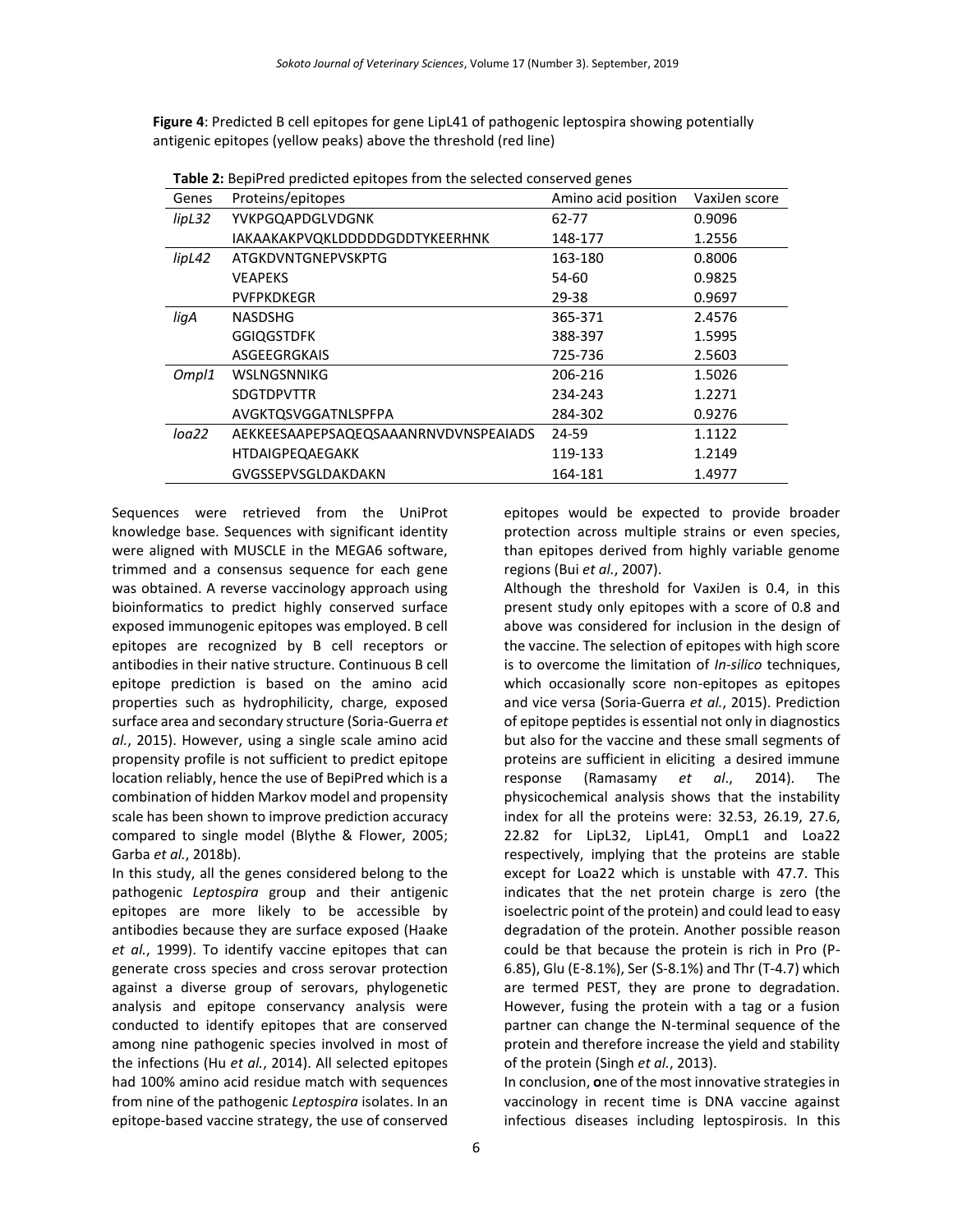study, high throughput *in-silico* process in determining potential vaccine candidates against were predicted from five highly conserved, surfaceexposed pathogenic *Leptospira* genes.

## **Acknowledgement**

Authors wish to appreciate the guidance and assistance provided by Dr. Faruku Bande, Muhammad Bashir Bello and the technical staff of the Microbiology Lab., Faculty of Veterinary Medicine, Universiti Putra Malaysia. The work was supported by Universiti Putra Malaysia grant Geran Putra IPB (Sub-422 Projek)/IPM/IPS VOT 9472400 under Assoc. Prof. Siti Khairani-Bejo, Faculty of Veterinary Medicine, Universiti Putra 424 Malaysia.

# **Conflicts of Interest**

The authors declare no conflicts of interest.

# **References**

- Adler B (2015). Vaccines Against Leptospirosis. In: Leptospira and Leptospirosis (B Adler, editor). *Current Topics in Microbiology and Immunology*, doi.org/10.1007/978-3-662- 45059-8\_10.
- Adler B & Klaasen E (2015). Recent advances in canine leptospirosis: Focus on vaccine development. *Veterinary Medicine: Research and Reports*, doi: 10.2147/VMRR.S59521
- Bashiru G & Bahaman AR (2018). Advances and challenges in leptospiral vaccine development. *Indian Journal of Medical Research*, **147**(1): 15-22.
- Bharti AR, Nally JE, Ricaldi JN, Matthias MA, Diaz MM, Lovett MA, Levett PN, Gilman RH, Willig MR, Gotuzzo E & Vinetz JM (2003). Leptospirosis: A zoonotic disease of global importance. *The Lancet Infectious Diseases*, **3**(12): 757–771.
- Blythe MJ & Flower DR (2005). Benchmarking B cell epitope prediction: Underperformance of existing methods. *Protein Science*, **14**(1): 246–248.
- Bui HH, [Sidney J,](https://www.ncbi.nlm.nih.gov/pubmed/?term=Sidney%20J%5BAuthor%5D&cauthor=true&cauthor_uid=17897458) [Li W,](https://www.ncbi.nlm.nih.gov/pubmed/?term=Li%20W%5BAuthor%5D&cauthor=true&cauthor_uid=17897458) [Fusseder N](https://www.ncbi.nlm.nih.gov/pubmed/?term=Fusseder%20N%5BAuthor%5D&cauthor=true&cauthor_uid=17897458) & [Sette A](https://www.ncbi.nlm.nih.gov/pubmed/?term=Sette%20A%5BAuthor%5D&cauthor=true&cauthor_uid=17897458) (2007). Development of an epitope conservancy analysis tool to facilitate the design of epitope-based diagnostics and vaccines. *BMC Bioinformatics*, **8**(1): 361.
- Chang YF, [Chen CS,](https://www.ncbi.nlm.nih.gov/pubmed/?term=Chen%20CS%5BAuthor%5D&cauthor=true&cauthor_uid=17936448) [Palaniappan RU,](https://www.ncbi.nlm.nih.gov/pubmed/?term=Palaniappan%20RU%5BAuthor%5D&cauthor=true&cauthor_uid=17936448) [He](https://www.ncbi.nlm.nih.gov/pubmed/?term=He%20H%5BAuthor%5D&cauthor=true&cauthor_uid=17936448)  [H,](https://www.ncbi.nlm.nih.gov/pubmed/?term=He%20H%5BAuthor%5D&cauthor=true&cauthor_uid=17936448) [McDonough SP,](https://www.ncbi.nlm.nih.gov/pubmed/?term=McDonough%20SP%5BAuthor%5D&cauthor=true&cauthor_uid=17936448) [Barr SC,](https://www.ncbi.nlm.nih.gov/pubmed/?term=Barr%20SC%5BAuthor%5D&cauthor=true&cauthor_uid=17936448) [Yan W,](https://www.ncbi.nlm.nih.gov/pubmed/?term=Yan%20W%5BAuthor%5D&cauthor=true&cauthor_uid=17936448) [Faisal](https://www.ncbi.nlm.nih.gov/pubmed/?term=Faisal%20SM%5BAuthor%5D&cauthor=true&cauthor_uid=17936448)  [SM,](https://www.ncbi.nlm.nih.gov/pubmed/?term=Faisal%20SM%5BAuthor%5D&cauthor=true&cauthor_uid=17936448) [Pan MJ](https://www.ncbi.nlm.nih.gov/pubmed/?term=Pan%20MJ%5BAuthor%5D&cauthor=true&cauthor_uid=17936448) & [Chang CF](https://www.ncbi.nlm.nih.gov/pubmed/?term=Chang%20CF%5BAuthor%5D&cauthor=true&cauthor_uid=17936448) (2007). Immunogenicity of the recombinant leptospiral putative outer membrane

*Leptospira* infection was performed. Thirteen potentially immunogenic epitopes as listed in table 3 proteins as vaccine candidates. *Vaccine*, **25**(48): 8190–8197.

- Doytchinova IA & Flower DR (2007). VaxiJen: A server for prediction of protective antigens, tumour antigens and subunit vaccines. *BMC Bioinformatics*, **5**(8): 4.
- Edgar RC (2004). MUSCLE: a multiple sequence alignment method with reduced time and space complexity. *BMC Bioinformatics*, **19**(5): 113.
- [Fraga TR,](https://www.ncbi.nlm.nih.gov/pubmed/?term=Fraga%20TR%5BAuthor%5D&cauthor=true&cauthor_uid=21204903) [Barbosa AS](https://www.ncbi.nlm.nih.gov/pubmed/?term=Barbosa%20AS%5BAuthor%5D&cauthor=true&cauthor_uid=21204903) & [Isaac L](https://www.ncbi.nlm.nih.gov/pubmed/?term=Isaac%20L%5BAuthor%5D&cauthor=true&cauthor_uid=21204903) (2011). Leptospirosis: Aspects of innate immunity, immunopathogenesis and immune evasion from the complement system. *[Scandinavian](https://www.ncbi.nlm.nih.gov/pubmed/21204903)  [Journal of Immunology](https://www.ncbi.nlm.nih.gov/pubmed/21204903)*. **73**(5): 408-419.
- Garba B, Bahaman AR, Khairani-Bejo S, Zakaria Z & Mutalib AR (2017). Retrospective study of leptospirosis in Malaysia. *EcoHealth*, **14**(2): 389–398.
- Garba B, Bahaman AR, Bejo SK, [Zakaria Z,](https://www.ncbi.nlm.nih.gov/pubmed/?term=Zakaria%20Z%5BAuthor%5D&cauthor=true&cauthor_uid=29217379) [Mutalib](https://www.ncbi.nlm.nih.gov/pubmed/?term=Mutalib%20AR%5BAuthor%5D&cauthor=true&cauthor_uid=29217379) AR & [Bande F](https://www.ncbi.nlm.nih.gov/pubmed/?term=Bande%20F%5BAuthor%5D&cauthor=true&cauthor_uid=29217379) (2018a). Major epidemiological factors associated with leptospirosis in Malaysia. *Acta Tropica*, [doi.org/10.1016/j.actatropica.2017.12.010.](https://doi.org/10.1016/j.actatropica.2017.12.010)
- Garba B, Bahaman AR, Zakaria, [Bejo SK,](https://www.ncbi.nlm.nih.gov/pubmed/?term=Bejo%20SK%5BAuthor%5D&cauthor=true&cauthor_uid=30138761) [Mutalib](https://www.ncbi.nlm.nih.gov/pubmed/?term=Mutalib%20AR%5BAuthor%5D&cauthor=true&cauthor_uid=30138761)  [AR,](https://www.ncbi.nlm.nih.gov/pubmed/?term=Mutalib%20AR%5BAuthor%5D&cauthor=true&cauthor_uid=30138761) [Bande F](https://www.ncbi.nlm.nih.gov/pubmed/?term=Bande%20F%5BAuthor%5D&cauthor=true&cauthor_uid=30138761) & [Suleiman N](https://www.ncbi.nlm.nih.gov/pubmed/?term=Suleiman%20N%5BAuthor%5D&cauthor=true&cauthor_uid=30138761) (2018b). Antigenic potential of a recombinant polyvalent DNA vaccine against pathogenic leptospiral infection. *Microbial Pathogenesis*,

[doi.org/10.1016/j.micpath.2018.08.028.](https://doi.org/10.1016/j.micpath.2018.08.028)

- Gasteiger E, Gattiker A, Hoogland C, Ivanyi I, Appel RD & Bairoch A (2003). ExPASy: The proteomics server for in-depth protein knowledge and analysis. *Nucleic Acids Research*, **31**(13): 3784–3788.
- Guerreiro H, [Croda J,](https://www.ncbi.nlm.nih.gov/pubmed/?term=Croda%20J%5BAuthor%5D&cauthor=true&cauthor_uid=11447174) [Flannery B,](https://www.ncbi.nlm.nih.gov/pubmed/?term=Flannery%20B%5BAuthor%5D&cauthor=true&cauthor_uid=11447174) [Mazel](https://www.ncbi.nlm.nih.gov/pubmed/?term=Mazel%20M%5BAuthor%5D&cauthor=true&cauthor_uid=11447174)  [M,](https://www.ncbi.nlm.nih.gov/pubmed/?term=Mazel%20M%5BAuthor%5D&cauthor=true&cauthor_uid=11447174) [Matsunaga J,](https://www.ncbi.nlm.nih.gov/pubmed/?term=Matsunaga%20J%5BAuthor%5D&cauthor=true&cauthor_uid=11447174) [Galvão Reis M,](https://www.ncbi.nlm.nih.gov/pubmed/?term=Galv%C3%A3o%20Reis%20M%5BAuthor%5D&cauthor=true&cauthor_uid=11447174) [Levett](https://www.ncbi.nlm.nih.gov/pubmed/?term=Levett%20PN%5BAuthor%5D&cauthor=true&cauthor_uid=11447174)  [PN,](https://www.ncbi.nlm.nih.gov/pubmed/?term=Levett%20PN%5BAuthor%5D&cauthor=true&cauthor_uid=11447174) [Ko AI](https://www.ncbi.nlm.nih.gov/pubmed/?term=Ko%20AI%5BAuthor%5D&cauthor=true&cauthor_uid=11447174) & [Haake DA](https://www.ncbi.nlm.nih.gov/pubmed/?term=Haake%20DA%5BAuthor%5D&cauthor=true&cauthor_uid=11447174) (2001). Leptospiral proteins recognized during the humoral immune response to leptospirosis in humans. *Infection and Immunity*, **69**(8): 4958–4968.
- Haake DA, [Mazel MK,](https://www.ncbi.nlm.nih.gov/pubmed/?term=Mazel%20MK%5BAuthor%5D&cauthor=true&cauthor_uid=10569777) [McCoy AM,](https://www.ncbi.nlm.nih.gov/pubmed/?term=McCoy%20AM%5BAuthor%5D&cauthor=true&cauthor_uid=10569777) [Milward F,](https://www.ncbi.nlm.nih.gov/pubmed/?term=Milward%20F%5BAuthor%5D&cauthor=true&cauthor_uid=10569777) [Chao](https://www.ncbi.nlm.nih.gov/pubmed/?term=Chao%20G%5BAuthor%5D&cauthor=true&cauthor_uid=10569777)  [G,](https://www.ncbi.nlm.nih.gov/pubmed/?term=Chao%20G%5BAuthor%5D&cauthor=true&cauthor_uid=10569777) [Matsunaga J](https://www.ncbi.nlm.nih.gov/pubmed/?term=Matsunaga%20J%5BAuthor%5D&cauthor=true&cauthor_uid=10569777) & [Wagar EA](https://www.ncbi.nlm.nih.gov/pubmed/?term=Wagar%20EA%5BAuthor%5D&cauthor=true&cauthor_uid=10569777) (1999). Leptospiral outer membrane proteins OmpL1 and LipL41 exhibit synergistic immunoprotection. *Infection and Immunity*, **67**(12): 6572–6582.
- Hu W, Lin X & Yan J (2014). Leptospira and leptospirosis in China. *Current Opinion in*